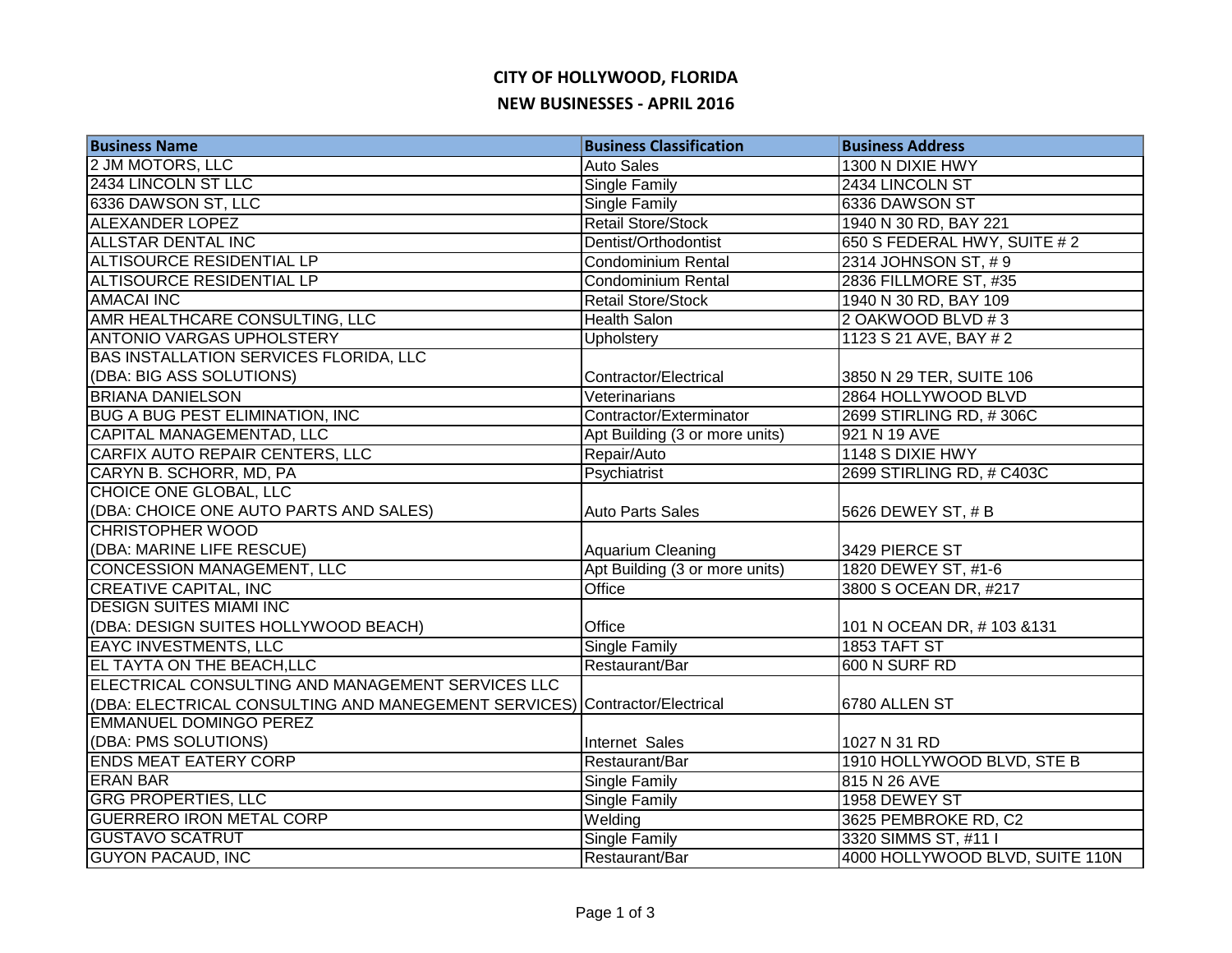## **CITY OF HOLLYWOOD, FLORIDA NEW BUSINESSES - APRIL 2016**

| <b>Business Name</b>                         | <b>Business Classification</b>      | <b>Business Address</b>          |
|----------------------------------------------|-------------------------------------|----------------------------------|
| <b>HEALTH BENEFITS ONE, LLC</b>              |                                     |                                  |
| (DBA: SIMPLE HEALTH PLANS)                   | Insurance Agency                    | 2 OAKWOOD BLVD, SUITE 100        |
| <b>JC WELLNESS CENTER</b>                    | Office                              | 1818 SHERIDAN ST                 |
| <b>JOHN C MADINCEA</b>                       | <b>Single Family</b>                | <b>1644 WASHINGTON ST</b>        |
| <b>KAYMI INC</b>                             |                                     |                                  |
| (DBA: KUSSIFAY II ARG RESTAURANTE)           | Restaurant/Bar                      | 2050 HOLLYWOOD BLVD              |
| <b>KUSHIONZ, LLC</b>                         | <b>Retail Store/Stock</b>           | 435 S 60 AVE, BAY 10             |
| <b>LINDA M &amp; GRAYDON S BRIGGS</b>        | <b>Duplex</b>                       | 1933-1935 ADAMS ST               |
| <b>LINDA MASHIAH</b>                         | <b>Single Family</b>                | 2801 N 34 AVE, #16A              |
| <b>MACK NICHOLS INC</b>                      | Dry Cleaning                        | 5818 STIRLING RD                 |
| <b>MARIA MORI</b>                            | <b>Condominium Rental</b>           | 400 N SURF RD, #504              |
| N AND N DRIVE THRU, INC                      |                                     |                                  |
| (DBA: JIM'S DRIVE THRU)                      | <b>Retail Store/Stock</b>           | 3032 JOHNSON ST                  |
| NANA'S ANGEL SERVICES, LLC                   | <b>Pet Sitting</b>                  | 5022 GRANT ST                    |
| NATIONAL SCHOOL FUNDING, LLC                 | Office                              | 2413 STIRLING RD                 |
| NEXT LEVEL RENOVATIONS AND CONSTRUCTION, LLC | Contractor/General                  | 2230 N 61 TER                    |
| NORTHSTAR AUTO SALES, INC                    | <b>Auto Sales</b>                   | 5647 RODMAN ST                   |
| NW AUTO TAG & TITLE SERVICE LLC              | Office                              | 1620 N 69 WAY                    |
| <b>ORGANIC GOURMET CULINARY</b>              | <b>Retail Store/Stock</b>           | 1940 N 30 RD, BAY 284            |
| PERFECT SOLUTION MULTI SERVICE, LLC          | Office                              | 6720 TAFT ST                     |
| POLK WAY, LLC                                | <b>Single Family</b>                | 310 POLK ST                      |
| PUIG ESTATE 6034 LLC                         | Apt Building (3 or more units)      | 6034 ARTHUR ST                   |
| RHA2 LLC                                     | <b>Single Family</b>                | 6330 RODMAN ST                   |
| <b>ROL CALL LLC</b>                          | Customer Service Support            | 2001 HOLLYWOOD BLVD, SUITE 312   |
| <b>ROLONS LLC</b>                            | <b>Consultant/Business Advisor</b>  | 2001 HOLLYWOOD BLVD, SUITE 301   |
| RORAIMA MARKETING, LLC                       | <b>Marketing Firm</b>               | 1928 JOHNSON ST                  |
| SAFETYDESTINATION, LLC                       | Office                              | 4000 HOLLYWOOD BLVD, SUITE 555 S |
| <b>SANDY NGUYEN</b>                          |                                     |                                  |
| (DBA: COBE NAILS)                            | Cosmetologists/Facials              | 301 S STATE ROAD 7               |
| <b>SHANNON HOLDER</b>                        |                                     |                                  |
| (DBA: FANTASY HOLLYWOOD)                     | <b>Beauty Parlor</b>                | 2106 TYLER ST                    |
| <b>SHARON TOMOSISS</b>                       |                                     |                                  |
| (DBA: HALF PRICE LOCKSMITH)                  | Locksmith/Houses & Cars             | 3620 N PARK RD                   |
| <b>SOFIANOS INC</b>                          | Repair/Auto                         | 3325 PEMBROKE RD                 |
| <b>SPECTRA VITAMINS, INC</b>                 | Office                              | 4651 SHERIDAN ST, #450           |
| <b>SPICY FRUIT</b>                           | <b>Retail Store/Stock</b>           | 1940 N 30 RD                     |
| <b>STEVE MICHAEL</b>                         | <b>Condominium Rental</b>           | 1110/1114 N 16 CT                |
| <b>SYNERGIZE</b>                             | <b>Fitness Instruction/Training</b> | 1128 N FEDERAL HWY               |